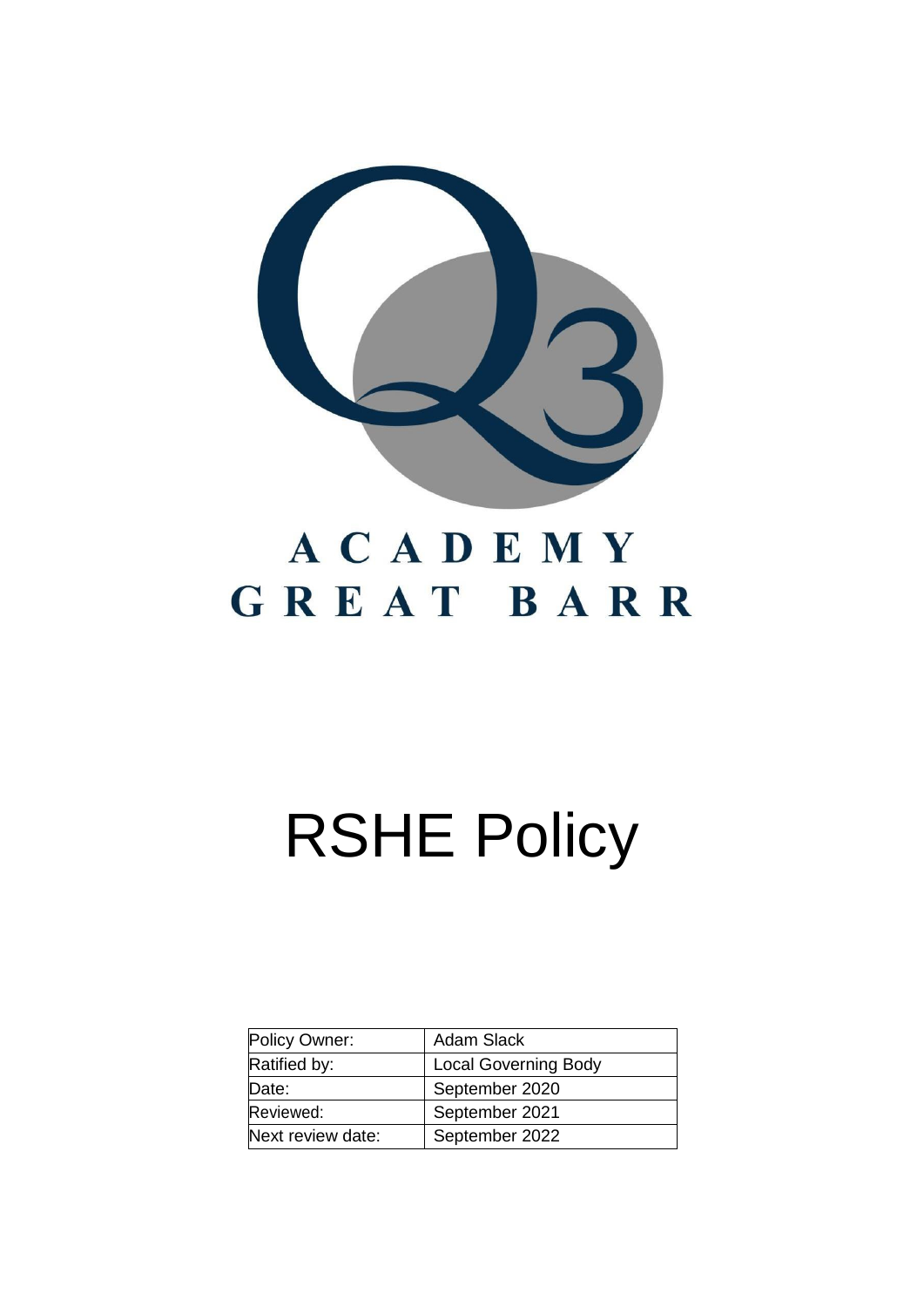#### <span id="page-1-0"></span>**Contents**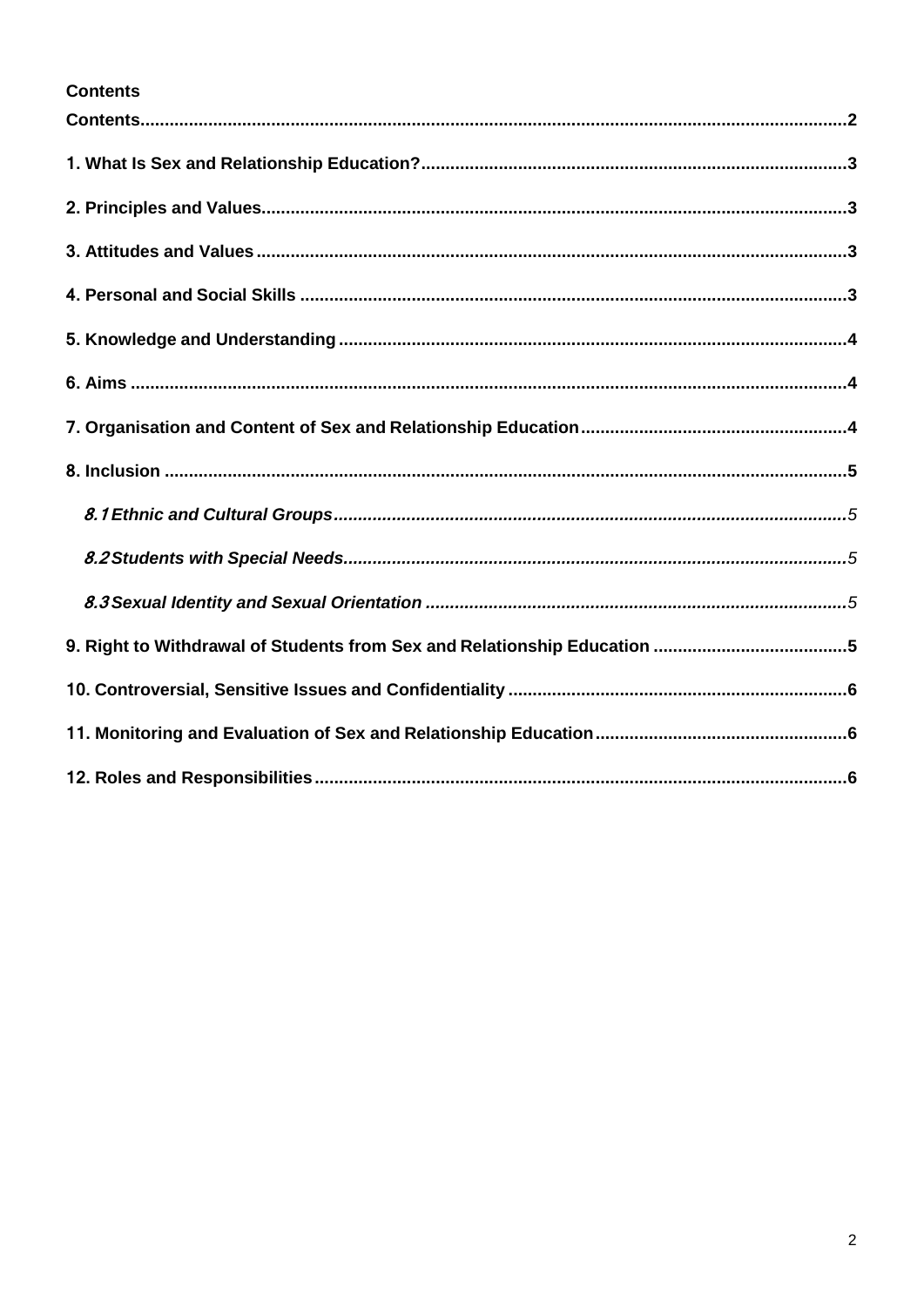#### <span id="page-2-0"></span>**1. What Is Sex and Relationship Education?**

RSHE is lifelong learning about relationships, physical, sexual health, moral and emotional development. It is about the understanding of the importance of stable and loving relationships, respect, love and care, and family life. It involves acquiring information, developing skills and forming positive beliefs, values and attitudes.

As a secondary Academy we must provide RSHE to all students as per s.34 Children and Social Work Act 2017 and in accordance with Department for Education's Relationships Education, Relationships and Sex Education (RSE) and Health Education Policy. In teaching RSHE, we are required by our funding agreements to have regard to guidance issued by the secretary of state as outlined in s.403 Education Act 1996. We also deliver RSHE as part of our public sector duty towards the Equality Act 2010. At Q3 Academy Great Barr we teach RSHE as set out in this policy.

#### <span id="page-2-1"></span>**2. Principles and Values**

In addition, Q3 Academy Great Barr believes that RSHE should:

- $\checkmark$  be an integral part of the lifelong learning process, beginning in early childhood and continuing into adult life;
- $\checkmark$  be an entitlement for all young people;
- $\checkmark$  encourage every student to contribute to our community, and aim to support each individual as they grow and learn;
- $\checkmark$  be set within this wider Academy context and support family commitment including love, respect and affection, knowledge and openness. Family is a broad concept; not just one model, e.g. nuclear family. It includes a variety of types of family structure, and acceptance of different approaches;
- ✓ encourage students and teaching staff to share and respect each other's views. We are aware of different approaches to sexual orientation, without promotion of any in particular. The important values are love, respect, and care for eachother;
- $\checkmark$  generate an atmosphere where questions and discussions on relationship, health and sexual matters can take place without any stigma or embarrassment, supporting the signposting of services available to young people, directly;
- $\checkmark$  recognise that parents/carers are the key people in teaching their children about sex, relationships and growing up. We aim to work in partnership with parents/carers and students, consulting them about the content of programmes;
- $\checkmark$  recognise that the wider community has much to offer and we aim to work in partnership with health professionals, social workers, peer educators and other mentors or advisers.

RSHE in the Academy has three main elements: Attitudes and Values, Personal and Social Skills, and Knowledge and Understanding.

#### <span id="page-2-2"></span>**3. Attitudes and Values**

- $\checkmark$  Learning the importance of values, individual conscience and moral choices;
- $\checkmark$  Learning the value of family life, stable and loving relationships, and marriage;
- $\checkmark$  Learning about the nurture of children;
- $\checkmark$  Learning the value of respect, love and care;
- $\checkmark$  Exploring, considering and understanding moral dilemmas;
- $\checkmark$  Developing critical thinking as part of decision-making;
- $\checkmark$  Challenging myths, misconceptions and false assumptions about normal behaviour.

#### <span id="page-2-3"></span>**4. Personal and Social Skills**

- $\checkmark$  Learning to manage emotions and relationships confidently and sensitively;
- $\checkmark$  Developing self-respect and empathy for others;
- $\checkmark$  Learning to make choices with an absence of prejudice;
- $\checkmark$  Developing an appreciation of the consequences of choices made;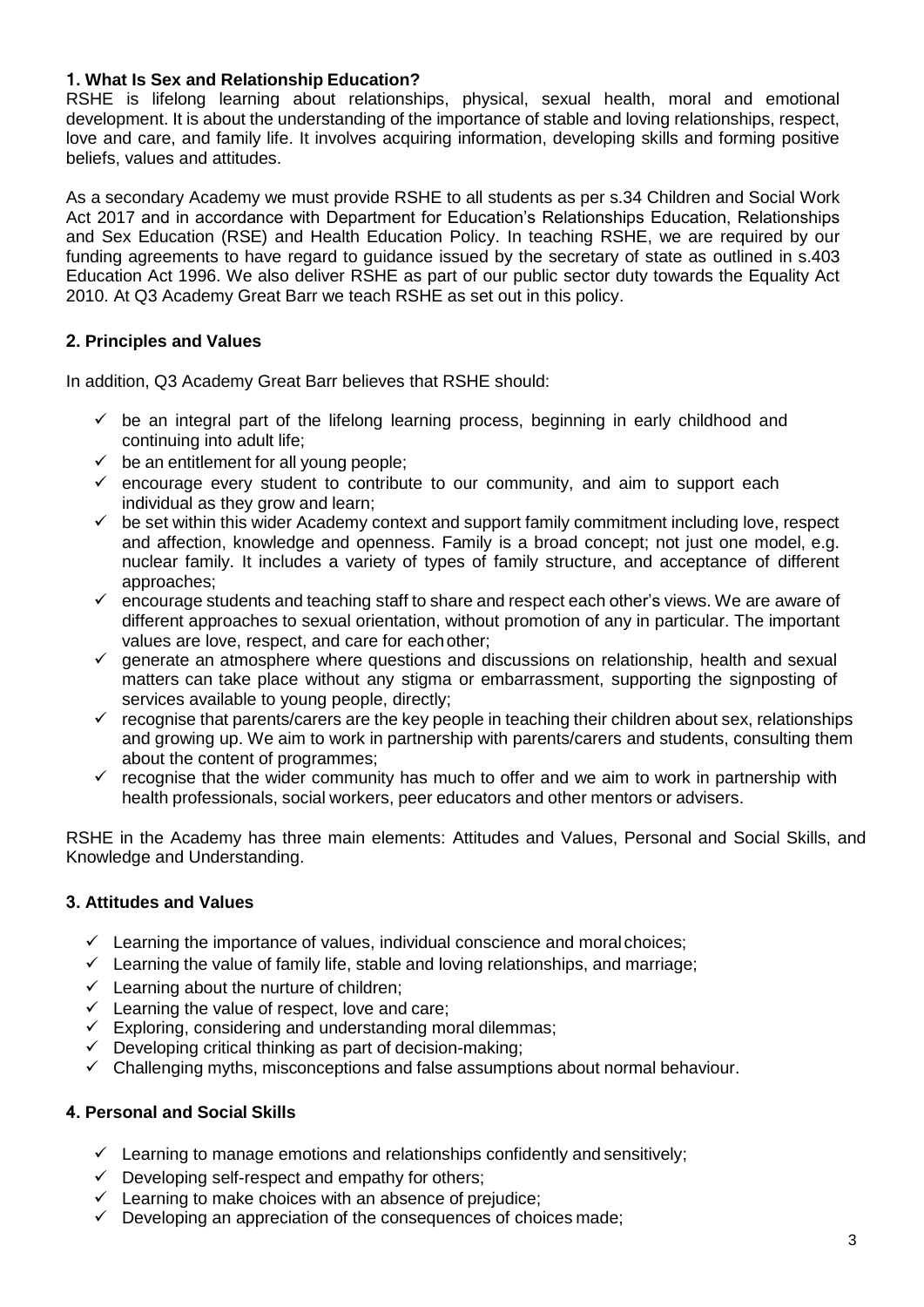- $\checkmark$  Managing conflict;
- $\checkmark$  Empowering students with the skills to be able to avoid inappropriate pressures or advances (both as exploited and exploiter).

#### <span id="page-3-0"></span>**5. Knowledge and Understanding**

- $\checkmark$  Learning and understanding physical development at appropriate stages;
- $\checkmark$  Understanding human sexuality, reproduction, sexual health, emotions and relationships;
- $\checkmark$  Learning about contraception and the range of local and national sexual health advice, contraception and support services;
- ✓ Learning the reasons for delaying sexual activity, and the benefits to be gained from such delay;
- $\checkmark$  The avoidance of unplanned pregnancy.

#### <span id="page-3-1"></span>**6. Aims**

The aim of RSHE is to provide balanced factual information about human reproduction, together with consideration of the broader emotional, ethical, religious, and moral dimensions of sexual health.

The aims of relationship and sex education at Q3 Academy Great Barr are:

- $\checkmark$  provide a framework in which sensitive discussions can take place:
- $\checkmark$  prepare students for puberty, and give them an understanding of sexual development and the importance of health and hygiene;
- $\checkmark$  help students develop feelings of self-respect, confidence and empathy;
- $\checkmark$  create a positive culture around issues of sexuality and relationships;
- $\checkmark$  teach students the correct vocabulary to describe themselves and their bodies.

Our RSHE programme aims to prepare students for an adult life in which they can:

- $\checkmark$  develop positive values and a moral framework that will quide their decisions, judgements and behaviour;
- $\checkmark$  have the confidence and self-esteem to value themselves and others;
- $\checkmark$  have respect for individual conscience and the skills to judge what kind of relationship they want;
- $\checkmark$  understand the consequences of their actions and behave responsibly within sexual and platonic relationships;
- ✓ avoid being exploited or exploiting others or being pressured into unwanted or unprotected sex;
- $\checkmark$  communicate effectively by developing appropriate terminology for sexual and relationship issues;
- $\checkmark$  develop awareness of their sexuality and understand human sexuality;
- $\checkmark$  challenge sexism and prejudice, and promote equality and diversity;
- $\checkmark$  understand the arguments for delaying sexual activity;
- $\checkmark$  understand the reasons for having protected sex;
- $\checkmark$  have sufficient information and skills to protect themselves and their partner from unwanted conceptions and sexually transmitted infections;
- $\checkmark$  be aware of sources of help and acquire the skills and confidence to access confidential health advice, support and treatment if necessary;
- $\checkmark$  know how the law applies to sexual relationships.

#### <span id="page-3-2"></span>**7. Organisation and Content of Relationship and Sex Education**

Q3 Academy Great Barr specifically delivers RSHE through its RSHE Programme (Inspire), PE lessons, and Science lessons at KS3 and KS4. At Post-16, RSHE is delivered through Inspire, the ASPIRE programme, and Tutor Time activities.

Much of the RSHE at Q3 Academy Great Barr takes place within Wellbeing Inspire lessons and Tutor Time. Personal Tutors generally deliver the RHSE Curriculum with support from professionals where appropriate. Personal Tutors work closely with their tutees over a number of years and are ideally placed to work with students on many of the RSHE strands as they have in depth knowledge of each of their tutees' individual circumstances. RSHE lessons are set within the wider context of the PSHE curriculum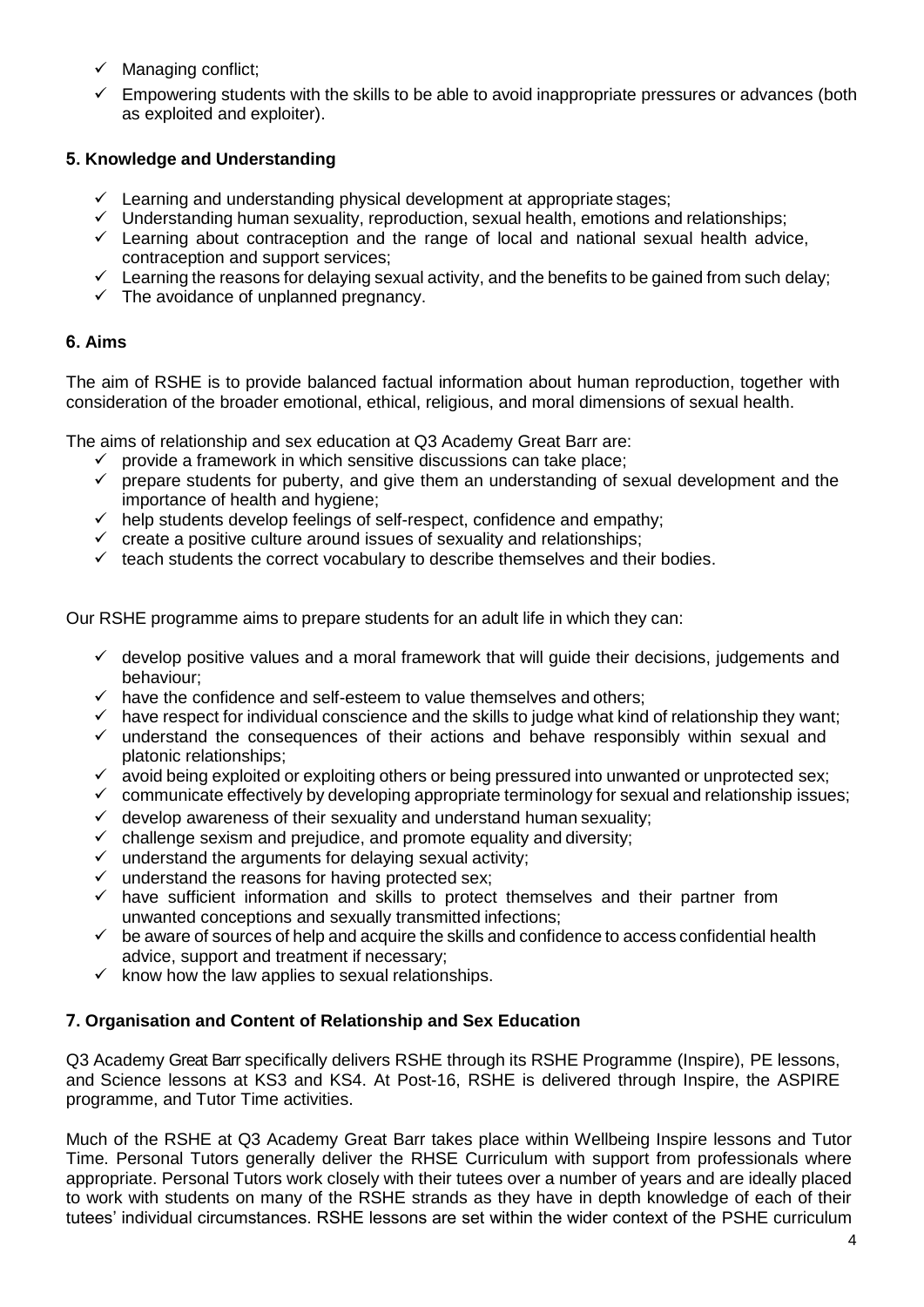and focus more on the emotional aspects of development and relationships, although the physical aspects of puberty and reproduction are also included. Aspects of the RSHE programme are integral to the Science National Curriculum and are delivered by a specialist team. These lessons have a more detailed focus on the physical aspects of development and reproduction. However, the importance of healthy relationships is still addressed. Lessons are taught in age and developmentally appropriate groups and lesson topics are timed appropriately to support age-related matters.

The PSHE Programme and Science National Curriculum are taught to every year group.

Any RSHE lesson may consider questions or issues that some students will find sensitive. Before embarking on these lessons, ground rules are established which prohibit inappropriate personal information being requested or disclosed by those taking part in the lesson, in line with Safe Classroom Practice. When students ask questions, we aim to answer them honestly, within the ground rules established at the start of the sessions. When it is felt that answering a specific question would involve information at a level inappropriate to the development of the rest of the students, the question may be dealt with individually at another time or a referral made to support agencies if necessary.

More expert or specialist teaching staff support Personal Tutors who are uncomfortable with teaching certain aspects of the curriculum. Support is offered by the Year Team who will help with the planning or delivery of lessons ifrequired. Further support is available from the Local Authority upon request.

Assessment is carried out at the end of every module and involves teacher, student, and peer assessment of knowledge and understanding, interpersonal skills, and attitudes.

#### <span id="page-4-0"></span>**8. Inclusion**

#### <span id="page-4-1"></span>**8.1 Ethnic and Cultural Groups**

Our policy has been written sensitively to respect the needs of different ethnic groups. For some young people it is not culturally acceptable for them to be taught particular aspects in mixed groups. Where necessary we will respond to parent/carer requests and concerns.

#### <span id="page-4-2"></span>**8.2 Students with Special Needs**

We will ensure that all young people receive sex and relationship education, and we will offer provision appropriate to the particular needs of all our students, taking specialist advice where necessary.

#### <span id="page-4-3"></span>**8.3 Sexual Identity and Sexual Orientation**

We aim to deal sensitively and honestly with issues of sexual orientation, answer appropriate questions and offer support. Young people, whatever their developing sexuality, need to feel that sex and relationship education is relevant to them.

#### <span id="page-4-4"></span>**9. Right to Withdrawal of Students from Sex and RelationshipEducation**

Parents/carers have the right to withdraw their child(ren) from the non-science components of sex education within RSHE up to, and until, 3 terms before the child turns 16. After this point, if the child wishes to receive sex education rather than being withdrawn, the Academy will arrange this.

Requests for withdrawal should be put in writing using the form found in Appendix 1 of this policy and addressed to the Head of School.

A copy of withdrawal requests will be placed in the student's educational record. The Head of School will discuss the request with parents and take appropriate action. Alternative work will be given to students who are withdrawn from sex education.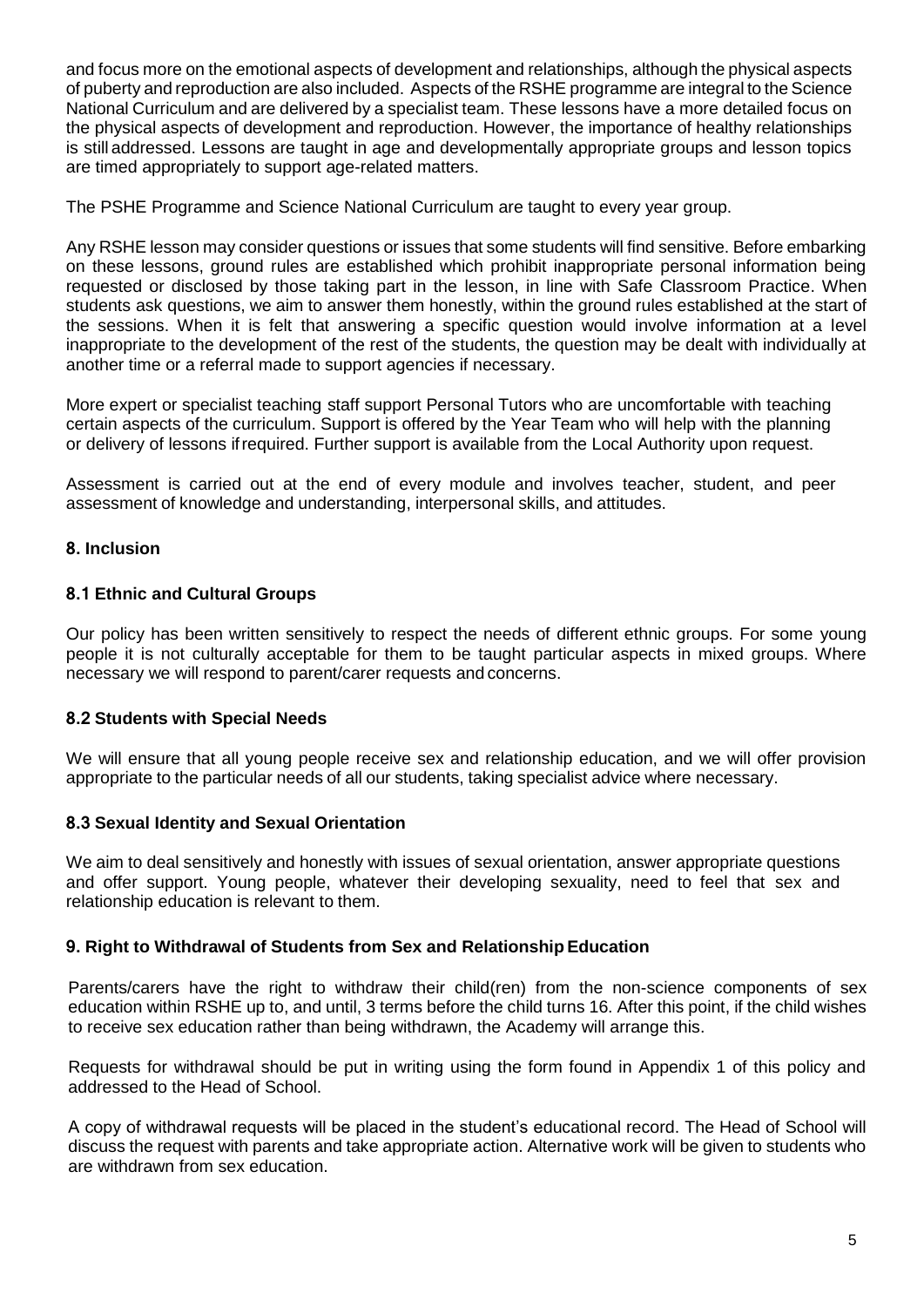#### <span id="page-5-0"></span>**10. Controversial, Sensitive Issues and Confidentiality**

Teaching staff cannot offer unconditional confidentiality. Staff are not legally bound to inform parents/carers or the Head of School of any disclosure unless the Head of School has specifically requested them to do so.

In a case where staff learn from an under 16-year-old that they are having, or contemplating having, sexual intercourse:

- $\checkmark$  the young person will be persuaded, wherever possible, to talk to parent/carer and if necessary to seek medical advice;
- $\checkmark$  child protection issues will be considered, and referred if necessary to the Designated Safeguarding Lead under the Academy's procedures;
- $\checkmark$  the young person will be properly counselled about contraception and safe sex, including precise information about where young people can access contraception and advice services;
- $\checkmark$  if necessary, the young person will be referred to relevant external agencies for additional support.

In any case where child protection procedures are followed, staff will ensure that the young person understands that if confidentiality has to be broken, they will be informed first.

Health professionals in the Academy are bound by their codes of conduct in a one-to-one situation with an individual student, but in a lesson situation they must follow the Academy's confidentiality policy.

#### <span id="page-5-1"></span>**11. Monitoring and Evaluation of Sex and Relationship Education**

It is the responsibility of the Vice Principal in charge of Curriculum to oversee and organise the monitoring and evaluation of RSHE, in the context of the overall Academy plans for monitoring the quality of teaching and learning. The SMSC delivery team (Year Teams) will undertake an annual self-evaluation and monitoring/evaluation exercise led by the Senior LeadershipGroup.

#### **12. Roles and Responsibilities**

#### **12.1 The Local Governing Body**

The governing board will approve the RSHE policy, and hold the Head of School to account for its implementation. The governing board has delegated the approval of this policy to The Governors' Curriculum and Staffing Committee. The Governing Body will review this policy annually and assess its implementation and effectiveness.

#### **12.2 The Head of School**

The Head of School is responsible for ensuring that RSHE is taught consistently across the Academy, and for managing requests to withdraw students from non-statutory/non-science components of RSHE (see section 9).

#### **12.3 Staff**

Staff are responsible for:

- $\checkmark$  delivering RSHE in a sensitive way;
- $\checkmark$  modelling positive attitudes to RSHE;
- $\checkmark$  monitoring progress;
- $\checkmark$  responding to the needs of individual students;
- $\checkmark$  responding appropriately to students whose parents/carers wish them to be withdrawn from the non-statutory/non-science components of RSHE.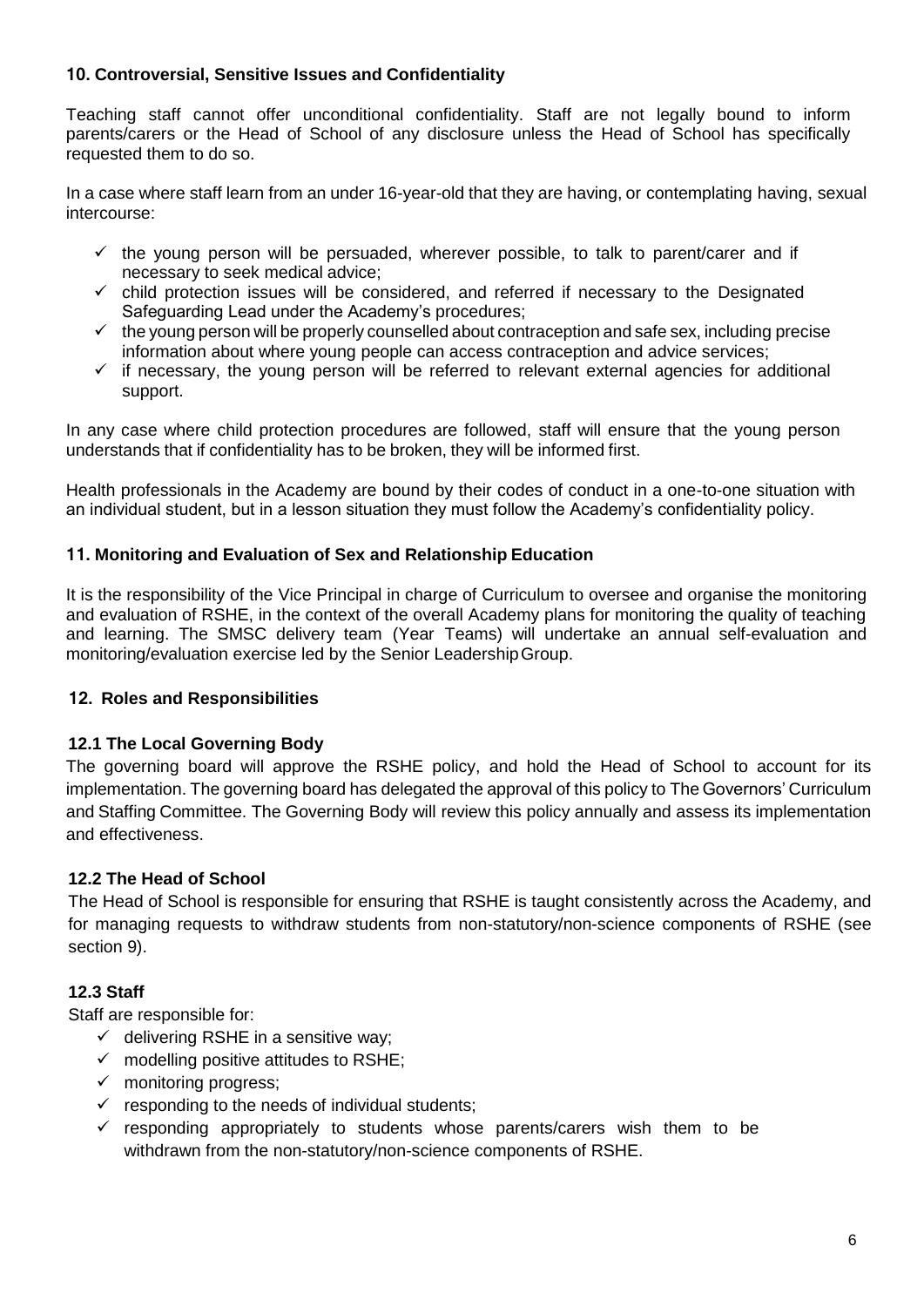Staff do not have the right to opt out of teaching RSHE. Staff who have concerns about teaching RSHE are encouraged to discuss this with the Head of School.

#### **12.4 Students**

Students are expected to engage fully in RSHE and, when discussing issues related to RSHE, treat others with respect and sensitivity in line with Safe Classroom Practice.